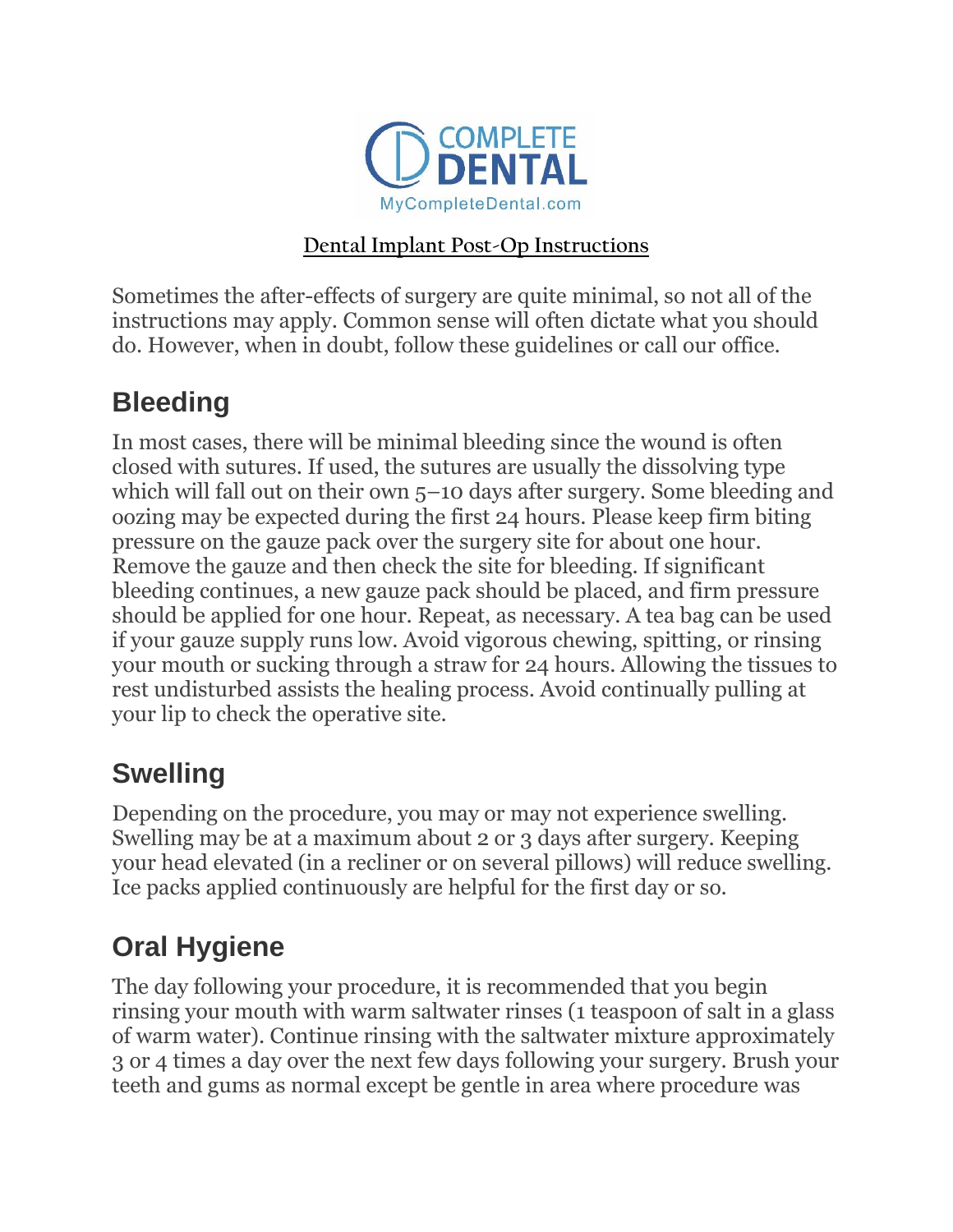performed. Do not use a Waterpik® or like device or hydrogen peroxide rinses for at least 2 weeks following surgery. If so, prescribed by your doctor, a chlorhexidine rinse may be used twice daily instead of saltwater.

## **Diet**

The day of your surgery, start with nourishing liquids and soft/colder foods, such as ice cream, pudding, yogurt, etc. Avoid extremely hot foods, foods with sharp edges (chips, pretzels, etc.), and do not chew immediately over the surgery area. Avoid straws for the first 24 hours. Gradually return to your normal diet as tolerated.

# **Activity**

Limit physical activity during the first 24–48 hours after surgery. Overexertion may lead to post-operative bleeding and discomfort. When you lie down, keep your head elevated on a pillow. You may wish to place a towel on your pillowcase to avoid staining from any blood-tainted saliva.

## **Smoking**

It is advisable that you refrain from smoking for at least 3 days after the surgery, as this increases the risk of infection and may delay healing.

## **Pain**

Initially, you may have some discomfort. Tylenol® or a non-steroidal antiinflammatory (ibuprofen, Advil®, Motrin®, or Aleve®) may be used for pain. The pain will gradually diminish. If medication was prescribed, use it according to the directions as needed. Make sure you get some type of food or a drink in your stomach before taking your prescription pain medication, as otherwise, it can make you feel nauseated.

## **Dental Prosthesis**

As was discussed at your pre-operative consultation, partial dentures, flippers, or full dentures should not be used after surgery unless otherwise advised by your doctor. These may need to be adjusted at or after your first post-operative return visit.